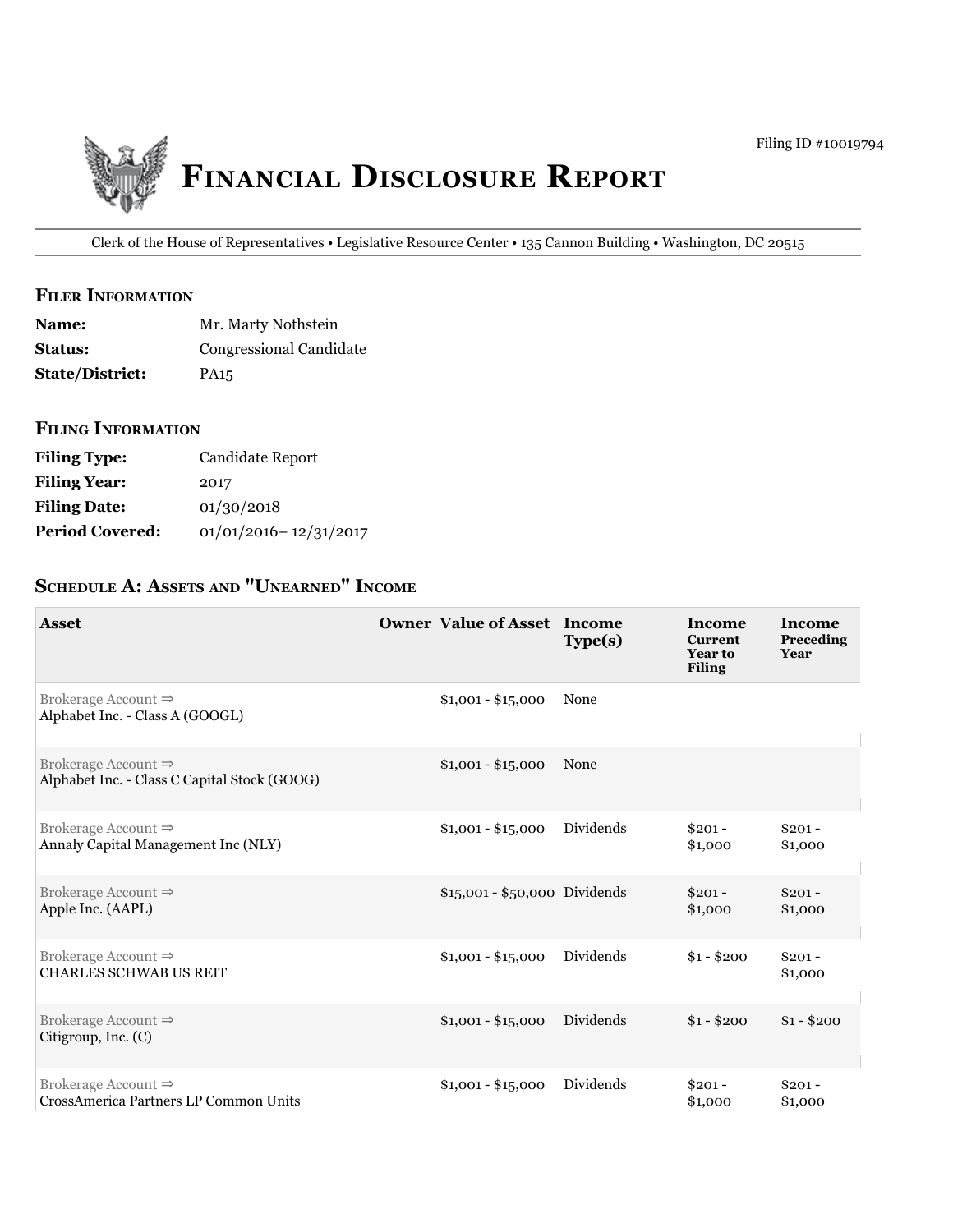| <b>Asset</b>                                                                       | <b>Owner Value of Asset Income</b> | Type(s)                       | Income<br><b>Current</b><br><b>Year to</b><br><b>Filing</b> | Income<br>Preceding<br>Year |
|------------------------------------------------------------------------------------|------------------------------------|-------------------------------|-------------------------------------------------------------|-----------------------------|
| representing limited partner interests (CAPL)                                      |                                    |                               |                                                             |                             |
| Brokerage Account $\Rightarrow$<br>DIREXION ALL CAP INSIDER                        |                                    | \$15,001 - \$50,000 Dividends | $$201 -$<br>\$1,000                                         | $$201 -$<br>\$1,000         |
| Brokerage Account $\Rightarrow$<br>Dow Chemical Company (DOW)                      | $$1,001 - $15,000$                 | Dividends                     | $$1 - $200$                                                 | $$1 - $200$                 |
| Brokerage Account $\Rightarrow$<br>Icahn Enterprises L.P. - Depositary units (IEP) | $$1 - $1,000$                      | Dividends                     | $$1 - $200$                                                 | $$1 - $200$                 |
| Brokerage Account $\Rightarrow$<br>ISHARES GNMA BOND ETF                           |                                    | \$15,001 - \$50,000 Dividends | $$1,001 -$<br>\$2,500                                       | $$1,001 -$<br>\$2,500       |
| Brokerage Account $\Rightarrow$<br>ISHARES NATIONAL MUNI                           | $$50,001 -$<br>\$100,000           | Dividends                     | $$1,001 -$<br>\$2,500                                       | $$1,001 -$<br>\$2,500       |
| Brokerage Account $\Rightarrow$<br>ISHARES S&P 500 GROWTH                          | $$100,001 -$<br>\$250,000          | Dividends                     | $$1,001 -$<br>\$2,500                                       | $$1,001 -$<br>\$2,500       |
| Brokerage Account $\Rightarrow$<br>Pfizer, Inc. (PFE)                              | $$1,001 - $15,000$                 | Dividends                     | $$1 - $200$                                                 | $$1 - $200$                 |
| Brokerage Account $\Rightarrow$<br>PIMCO INTRMEDIATE MUNI                          | $$50,001 -$<br>\$100,000           | Dividends                     | $$1,001 -$<br>\$2,500                                       | $$1,001 -$<br>\$2,500       |
| Brokerage Account $\Rightarrow$<br>POWERSHARES S P 500                             | $$1,001 - $15,000$                 | Dividends                     | $$1 - $200$                                                 | None                        |
| Brokerage Account $\Rightarrow$<br>PWRSHR ACTLY MNG OPTM                           |                                    | \$15,001 - \$50,000 Dividends | $$1,001 -$<br>\$2,500                                       | None                        |
| Brokerage Account $\Rightarrow$<br>SCHWAB EMERGING MARKETS                         | $$50,001 -$<br>\$100,000           | Dividends                     | $$1,001 -$<br>\$2,500                                       | $$1,001 -$<br>\$2,500       |
| Brokerage Account $\Rightarrow$<br>SCHWAB FUNDAMENTAL INTL                         |                                    | \$15,001 - \$50,000 Dividends | $$201 -$<br>\$1,000                                         | $$201 -$<br>\$1,000         |
| Brokerage Account $\Rightarrow$<br><b>SCHWAB INTERNATIONAL</b>                     | $$100,001 -$<br>\$250,000          | Dividends                     | $$2,501 -$<br>\$5,000                                       | $$2,501 -$<br>\$5,000       |
| Brokerage Account $\Rightarrow$<br><b>SCHWAB US DIVIDEND</b>                       |                                    | \$15,001 - \$50,000 Dividends | $$1,001 -$<br>\$2,500                                       | $$1,001 -$<br>\$2,500       |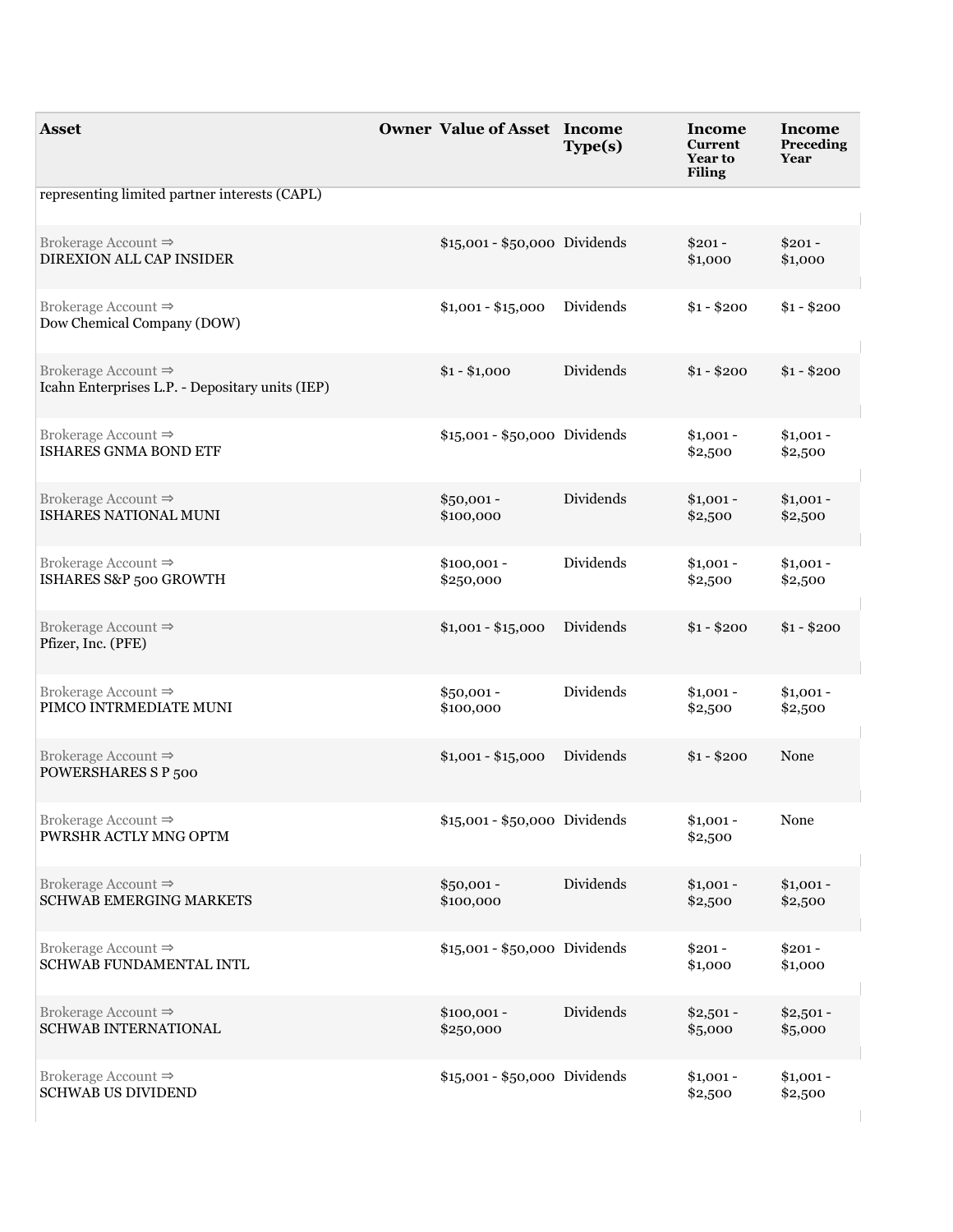| <b>Asset</b>                                                                  | <b>Owner Value of Asset Income</b> | Type(s)   | Income<br><b>Current</b><br><b>Year to</b><br><b>Filing</b> | <b>Income</b><br>Preceding<br>Year |
|-------------------------------------------------------------------------------|------------------------------------|-----------|-------------------------------------------------------------|------------------------------------|
| Brokerage Account $\Rightarrow$<br><b>SCHWAB US LARGE CAP</b>                 | \$15,001 - \$50,000 Dividends      |           | $$201 -$<br>\$1,000                                         | $$201 -$<br>\$1,000                |
| Brokerage Account $\Rightarrow$<br><b>SCHWAB US LARGE CAP ETF</b>             | \$15,001 - \$50,000 Dividends      |           | $$201 -$<br>\$1,000                                         | $$201 -$<br>\$1,000                |
| Brokerage Account $\Rightarrow$<br>SPDR BLMBRG BRCLY INV GR                   | $$1 - $1,000$                      | Dividends | None                                                        | $$1 - $200$                        |
| Brokerage Account $\Rightarrow$<br>SPDR NUVEEN BLMBRG                         | $$50,001 -$<br>\$100,000           | Dividends | $$201 -$<br>\$1,000                                         | $$201 -$<br>\$1,000                |
| Brokerage Account $\Rightarrow$<br>SPDR NUVEEN S&P HIGH                       | \$15,001 - \$50,000 Dividends      |           | $$201 -$<br>\$1,000                                         | None                               |
| Brokerage Account $\Rightarrow$<br>Symantec Corporation (SYMC)                | $$1,001 - $15,000$                 | Dividends | $$1 - $200$                                                 | $$1 - $200$                        |
| Brokerage Account $\Rightarrow$<br>Twitter, Inc. (TWTR)                       | $$1 - $1,000$                      | None      |                                                             |                                    |
| Brokerage Account $\Rightarrow$<br>Univest Corporation of Pennsylvania (UVSP) | $$1,001 - $15,000$                 | Dividends | $$1 - $200$                                                 | $$1 - $200$                        |
| Brokerage Account $\Rightarrow$<br>VANGUARD REIT ETF                          | $$1,001 - $15,000$                 | Dividends | $$201 -$<br>\$1,000                                         | $$201 -$<br>\$1,000                |
| Brokerage Account $\Rightarrow$<br>WISDOMTREE US LARGECAP                     | $$100,001 -$<br>\$250,000          | Dividends | $$5,001 -$<br>\$15,000                                      | $$5,001 -$<br>\$15,000             |
| Brokerage Account $\Rightarrow$<br>WISDOMTREE US MIDCAP                       | \$15,001 - \$50,000 Dividends      |           | $$1,001 -$<br>\$2,500                                       | $$1,001 -$<br>\$2,500              |
| Brokerage Account $\Rightarrow$<br>WISDOMTREE US QLT DIV                      | \$15,001 - \$50,000 Dividends      |           | $$201 -$<br>\$1,000                                         | None                               |
| Brokerage Account $\Rightarrow$<br>WISDOMTREE US SMALLCAP                     | $$1,001 - $15,000$                 | Dividends | $$201 -$<br>\$1,000                                         | $$1,001 -$<br>\$2,500              |
| Gold Medal Car Wash<br>LOCATION: Schnecksville, PA, US                        | $$1,000,001 -$<br>\$5,000,000      | Rent      | $$50,001 -$<br>\$100,000                                    | $$50,001 -$<br>\$100,000           |
|                                                                               |                                    |           |                                                             |                                    |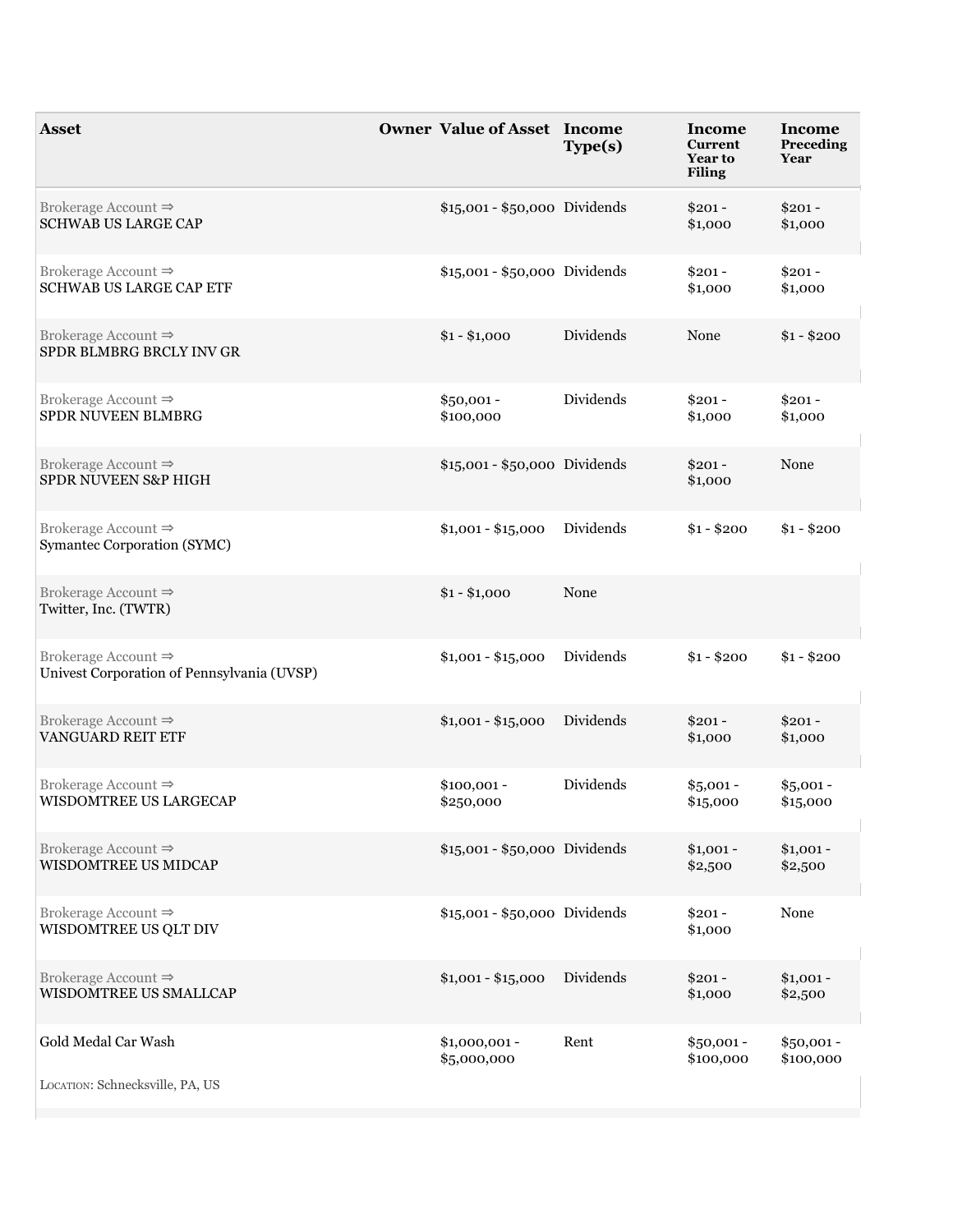| <b>Asset</b>                                                  | <b>Owner Value of Asset Income</b> | Type(s)   | Income<br><b>Current</b><br><b>Year to</b><br><b>Filing</b> | Income<br>Preceding<br>Year |
|---------------------------------------------------------------|------------------------------------|-----------|-------------------------------------------------------------|-----------------------------|
| <b>Great Bend Farm</b><br>LOCATION: Schuylkill County, PA, US | $$500,001 -$<br>\$1,000,000        | Rent      | $$5,001 -$<br>\$15,000                                      | None                        |
| $IRA \Rightarrow$<br>Cash                                     | $$1,001 - $15,000$                 | Interest  | $$1 - $200$                                                 | $$1 - $200$                 |
| $IRA \Rightarrow$<br>Charles Schwab US Reit                   | $$1,001 - $15,000$                 | Dividends | $$1 - $200$                                                 | $$201 -$<br>\$1,000         |
| $IRA \Rightarrow$<br>DIREXION ALL CAP INSIDER                 | $$1,001 - $15,000$                 | Dividends | $$1 - $200$                                                 | $$1 - $200$                 |
| $IRA \Rightarrow$<br>PIMCO INVEST GRADE CORP                  | $$1,001 - $15,000$                 | Dividends | $$201 -$<br>\$1,000                                         | $$201 -$<br>\$1,000         |
| $IRA \Rightarrow$<br>POWERSHARES DWA MOMENTUM                 | $$1,001 - $15,000$                 | Dividends | $$1 - $200$                                                 | $$1 - $200$                 |
| $IRA \Rightarrow$<br>POWERSHARES FUNDAME H                    | $$1,001 - $15,000$                 | Dividends | $$1 - $200$                                                 | $$201 -$<br>\$1,000         |
| $IRA \Rightarrow$<br>POWERSHARES S P 500                      | $$1,001 - $15,000$                 | Dividends | $$1 - $200$                                                 | $$201 -$<br>\$1,000         |
| $IRA \Rightarrow$<br>PWRSHS FTSE RAFI US 1500                 | $$1,001 - $15,000$                 | Dividends | $$1 - $200$                                                 | $$201 -$<br>\$1,000         |
| $IRA \Rightarrow$<br>SCHWAB EMERGING MARKETS                  | \$15,001 - \$50,000 Dividends      |           | $$201 -$<br>\$1,000                                         | $$201 -$<br>\$1,000         |
| $IRA \Rightarrow$<br>SCHWAB INTERNATIONAL                     | \$15,001 - \$50,000 Dividends      |           | $$201 -$<br>\$1,000                                         | $$201 -$<br>\$1,000         |
| $IRA \Rightarrow$<br>SCHWAB SHORT TERM US                     | $$1 - $1,000$                      | Dividends | None                                                        | $$1 - $200$                 |
| $IRA \Rightarrow$<br>SCHWAB US AGGREGATE BOND                 | \$15,001 - \$50,000 Dividends      |           | $$201 -$<br>\$1,000                                         | $$201 -$<br>\$1,000         |
| $IRA \Rightarrow$<br><b>SCHWAB US LARGE CAP</b>               | $$1,001 - $15,000$                 | Dividends | $$201 -$<br>\$1,000                                         | $$201 -$<br>\$1,000         |
|                                                               |                                    |           |                                                             |                             |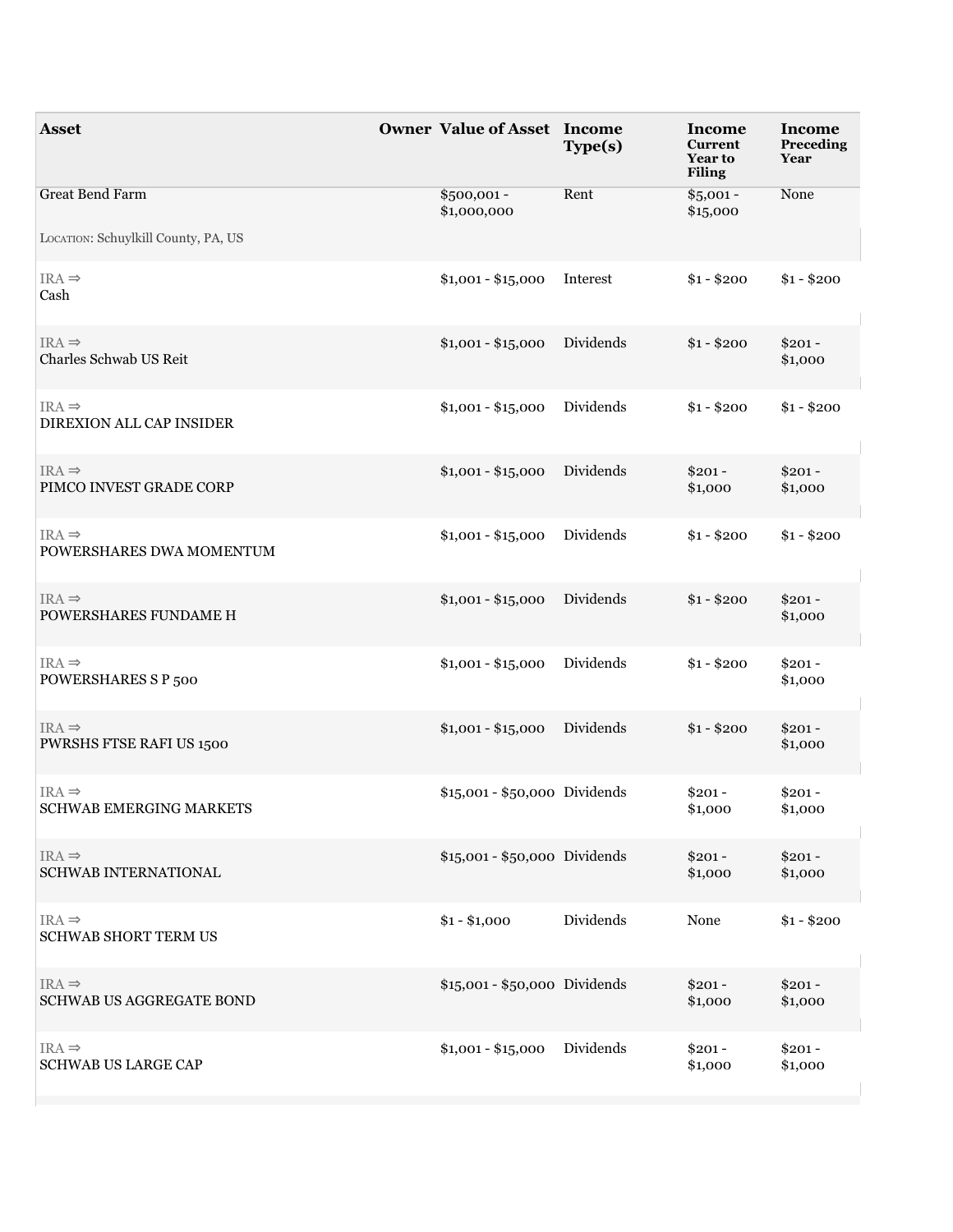| <b>Asset</b>                                    | <b>Owner Value of Asset Income</b> | Type(s)   | <b>Income</b><br><b>Current</b><br><b>Year to</b><br><b>Filing</b> | <b>Income</b><br>Preceding<br>Year |
|-------------------------------------------------|------------------------------------|-----------|--------------------------------------------------------------------|------------------------------------|
| $IRA \Rightarrow$<br>SCHWAB US LARGE CAP-GROWTH | $$15,001 - $50,000$ Dividends      |           | $$1 - $200$                                                        | $$1 - $200$                        |
| $IRA \Rightarrow$<br>SPDR BLMBRG BRCLY INV GR   | $$1,001 - $15,000$                 | Dividends | $$1 - $200$                                                        | $$1 - $200$                        |
| $IRA \Rightarrow$<br>WISDOMTREE INTL SMALLCP    | $$1,001 - $15,000$                 | Dividends | $$201 -$<br>\$1,000                                                | $$201 -$<br>\$1,000                |
| $IRA \Rightarrow$<br>WISDOMTREE US MIDCAP       | $$1,001 - $15,000$                 | Dividends | $$201 -$<br>\$1,000                                                | $$201 -$<br>\$1,000                |
| $IRA \Rightarrow$<br>WISDOMTREE US QLT DIV      | $$1,001 - $15,000$                 | Dividends | $$201 -$<br>\$1,000                                                | $$201 -$<br>\$1,000                |
| $IRA \Rightarrow$<br>XTRACKERS MSCI EAFE HDGD   | $$1,001 - $15,000$                 | Dividends | $$1 - $200$                                                        | None                               |
| Wells Fargo Checking                            | \$15,001 - \$50,000 Interest       |           | $$1 - $200$                                                        | $$1 - $200$                        |
| Wells Fargo Savings                             | $$50,001 -$<br>\$100,000           | Interest  | $$1 - $200$                                                        | $$1 - $200$                        |

\* Asset class details available at the bottom of this form.

# **ScheDule c: earneD income**

| <b>Source</b>                    | <b>Type</b>                                    | <b>Amount</b><br><b>Current Year to</b><br><b>Filing</b> | <b>Amount</b><br><b>Preceding Year</b> |
|----------------------------------|------------------------------------------------|----------------------------------------------------------|----------------------------------------|
| Valley Preferred Cycling Center  | Earned Income - Salary - \$142,687.52<br>Filer |                                                          | \$136,249.92                           |
| Lehigh Valley Health Network     | Earned Income - Salary - \$43,500.00<br>Filer  |                                                          | \$43,500.00                            |
| Lehigh County                    | <b>County Commissioner</b><br>Salary           | \$8,000.00                                               | \$8,000.00                             |
| Berkshire Hathaway Fox and Roach | <b>Spouse Salary</b>                           | N/A                                                      | N/A                                    |
| <b>Gold Medal Carwash</b>        | <b>Spouse Salary</b>                           | N/A                                                      | N/A                                    |

# **ScheDule D: liabilitieS**